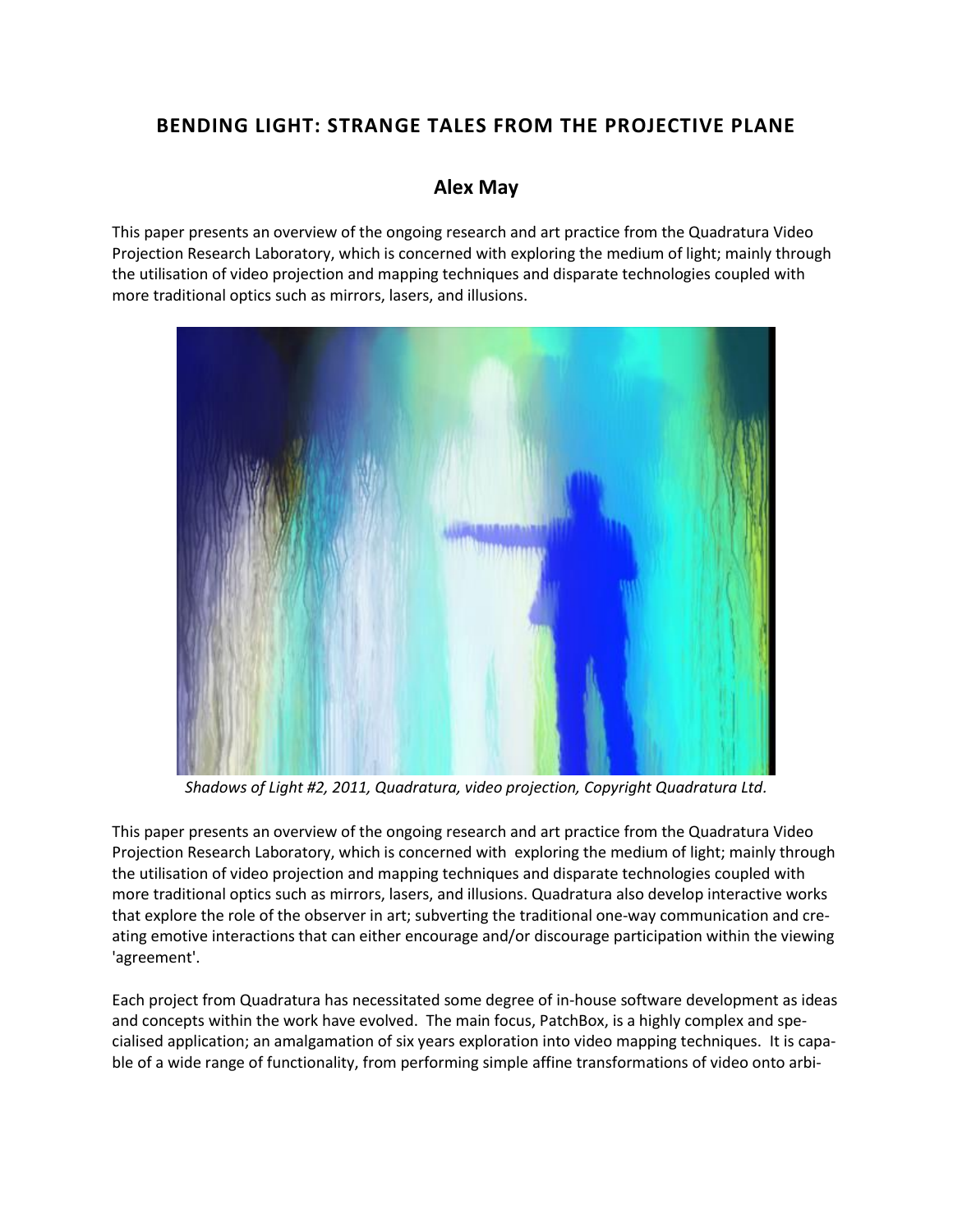trary flat surfaces, to dynamically mapping any combination of real and virtual geometry onto any physical structure from multiple video projectors, from multiple physical viewpoints to facilitate real-time, high resolution, digital trompe l'oeil effects.

PatchBox is designed in such a way as to be flexible enough to be used as a VJ performance tool, a rapid urban video projection bombing system, or for long running multi-screen interactive installations. However, it was never designed to be a commercial product, or indeed used by anyone outside of Quadratura. This decision has facilitated a rapid development schedule as it is not ever had to be used by a third party; rather it only has to keep pace with our artistic requirements.

### Video Mapping

PatchBox was first utilised in 2007 for a large scale audio/visual installation in the historic Holland Park located in London; a major commission by Kensington and Chelsea Council. Alex May (real-time video artist and programmer) and Martin A. Smith (sound artist and composer) – who would later become the directors of Quadratura – developed a series of original video projection and lighting installations that formed a darkly cinematic narrative through the ancient wooded section of the park taking visitors on a sublime journey through life, death, and remembrance. PatchBox was used to map a multitude of different blinking eyes (looping video clips) across the canopy of a 30 foot tall oak tree from a single laptop powering one video projector. The real-time functionality allowed dynamic placement and adjustment of each video element.

More recently, Quadratura created a large scale, site-specific architectural video projection mapping for the 2011 Kinetica Art Fair in London. The installation, entitled "BioReactor", was conceived and developed in collaboration with bio-artist Anna Dumitriu who described it as:

"A dirty wetware body, thick with bacteria and mutated by electromagnetic fields, which learns to feed off the digital technology that surrounds it, leeching energy from every data source and transforming not only itself but also the world around it." [1]

PatchBox was utilised to accurately map video onto the complicated architecture of P3 in London where the event was taking place. Due to the dynamic nature of the mapping system, it took just 10 minutes from turning the computer on to a final, pixel accurate alignment.

### Interactive Installations

Since 2008 Quadratura have been developing interactive video installations exploring the relationship between art and the observer.

In 2009 Quadratura exhibited a series of interactive video installations in London entitled "Shadows and Falling Light." Each installation was carefully designed to present a different form of interaction to the visitor without needing to be explained in any way. This was achieved by devising one or two simple abstract 'rules' per installation that would be quickly understood.

"Shadows of Light" rewarded visitors that stood still, rather than moved about. As the visitor stands still, their silhouette is slowly drawn onto the wall in a randomly picked solid colour. If they stand still